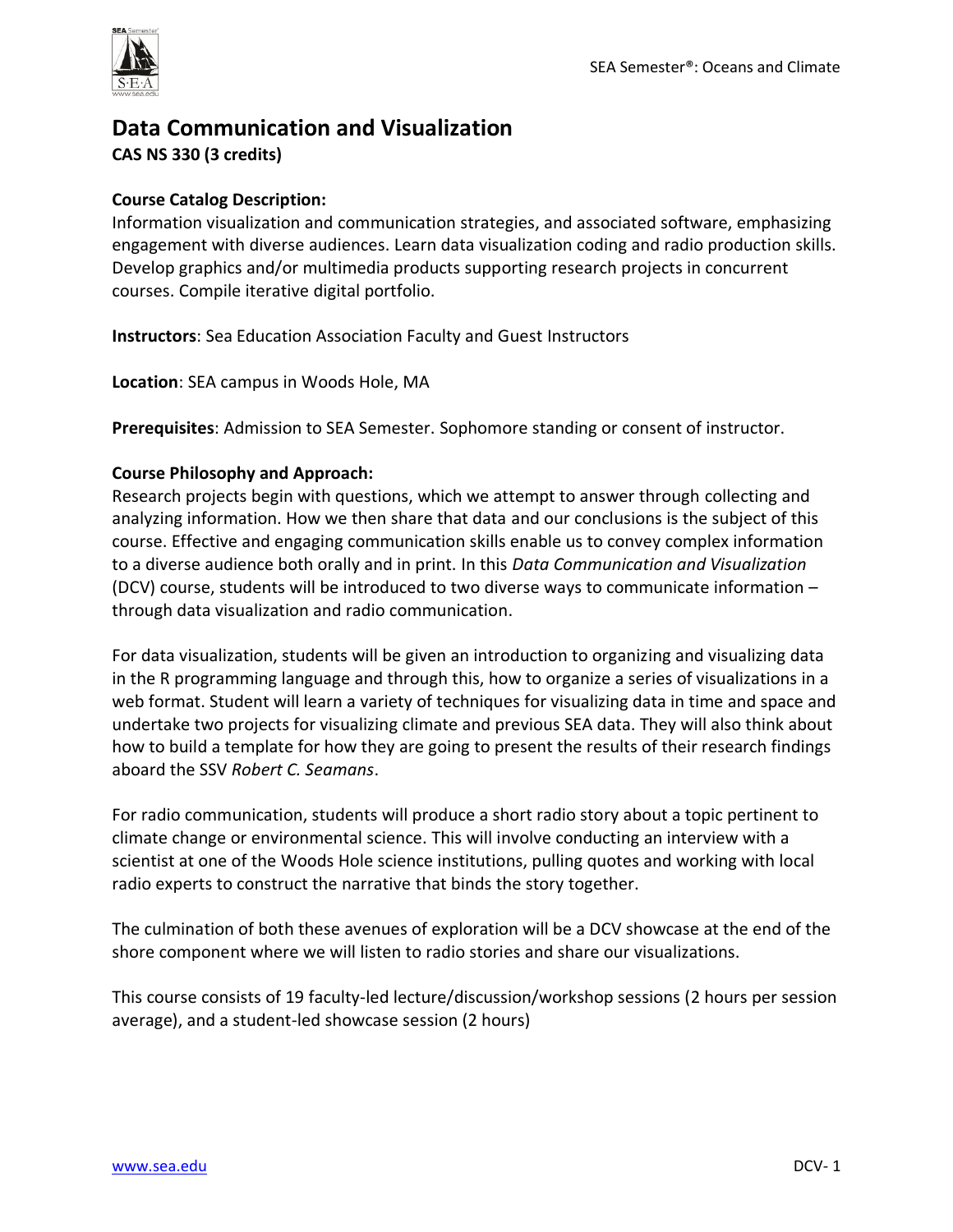

#### **Learning Outcomes:**

- 1. Understand and demonstrate how to read, process, and visualize plain text data in R.
- 2. Become familiar with plotting options including time series, comparative plots, cross sections, and geospatial mapping in R.
- 3. Produce a publishable, web-formatted display of pertinent information around a topic using Rmarkdown.
- 4. Understand basic audience requirements for an effective communication piece.
- 5. Demonstrate an effective use of radio in communicating climate change to a broad audience.

### **Evaluation:**

| 10%        |
|------------|
| <b>20%</b> |
| 20%        |
| 20%        |
| 15%        |
| 15%        |
|            |

### **Assignments:**

- **- R exercises will be given throughout the class.** Students will be assessed on their participation in in-class activities and evidence of working through examples between classes.
- **-** Students will each create **a visualization of some data pertinent to climate change**  using the tools they have accrued in class and through homework exercises. This will be assessed on the basis of fidelity, information, and aesthetics.
- **-** Students will also complete a **second R project** pertinent to the data they will be collecting for their oceanographic research project. This will be a storyboard and will help users understand the context of the data collected at sea.
- **-** Students will be coming to this class with a variety of background experience in coding so students will be assessed based on their **progress in the skills presented**, not just on the absolute skills demonstrated.
- **-** Students will be interviewing a scientist from the WH community and creating a radio story through a series of **drafts.** The final voicing for the story will be recorded at the WCAI studio and edited by the students into **a final audio story to accompany their script.**

# **Expectations and Requirements:**

- Punctual attendance is required at every class meeting. Please see instructor well in advance if you anticipate needing to miss a class or lab session.
- Active participation in class, both speaking and listening, is expected.
- For every day an assignment is late, 10% of the maximum score will be deducted from the assignments grade.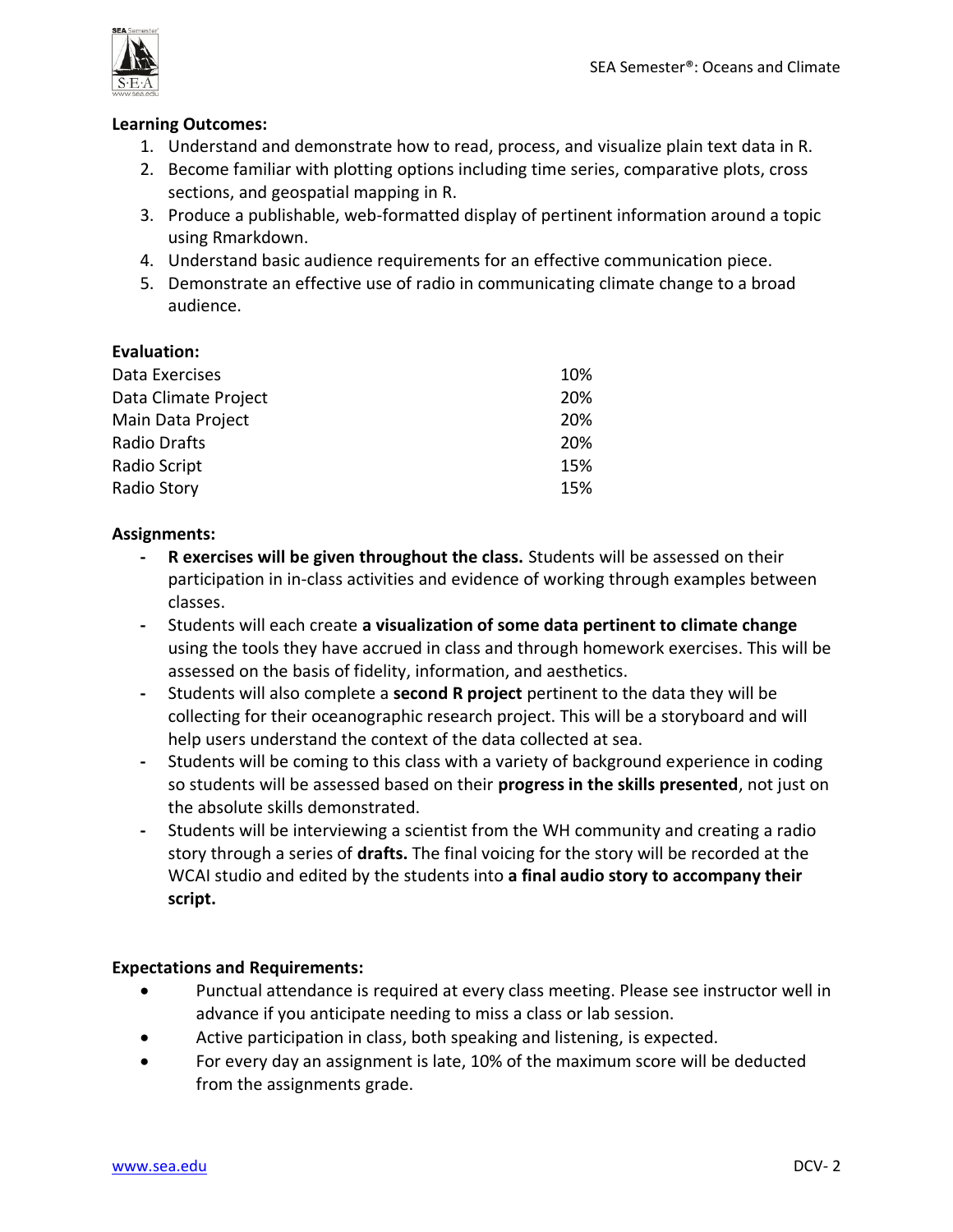

- Reading assignments provide basic information to supplement the materials covered in class and should be completed *prior* to class in order to enhance your learning. All reading assignments will be available on Google Classroom.
- The policy on academic accuracy, quoted below, will be strictly followed in this class.

*The papers that you submit in this course are expected to be your original work. You must take care to distinguish your own ideas and knowledge from wording or substantive information that you derive from one of your sources. The term "sources" includes not only published primary and secondary material, but also information and opinions gained directly from other people and text that you cut and paste from any site on the Internet.*

*The responsibility for learning the proper forms of citation lies with you. Quotations must be placed properly within quotation marks and must be cited fully. In addition, all paraphrased material must be acknowledged completely. Whenever ideas or facts are derived from your reading and research, the sources must be indicated. (Harvard Handbook for Students, 305)*

**Considerations for use of Internet sources:** *As you browse websites, assess their usefulness very critically. Who posted the information and why? Can you trust them to be correct? Authoritative? Unbiased? (It's okay to use a biased source as long as you incorporate it knowingly and transparently into your own work.) Keep track of good sources that might be useful for subsequent assignments and annotate in your bibliography any sites you cite. Your annotation should include the name of the author or organization originating any material that you reference. If you can't identify the source, don't use it!*

#### **Readings and Resources:**

Cairo, A. 2016. The Truthful Art: Data Charts and Maps for Communication. 1st edition. New Rides. 382p.

Center for Research on Environmental Decisions (CRED), and ecoAmerica. Connecting on Climate: A Guide to Effective Climate Change Communication*.* New York and Washington, D.C. 2014.

Kern, J. 2008. Sound Reporting: The NPR Guide to Audio Journalism and Production. 1st edition. Univ. of Chicago Press. 380p.

Richman, J. and Allison, J. 2017. Radio Diaries: DIY Handbook. 1st edition. Radio Diaries. 45p.

Transom: A Showcase and Workshop for New Public Radio. www.transom.org. Accessed 12 Nov 2019.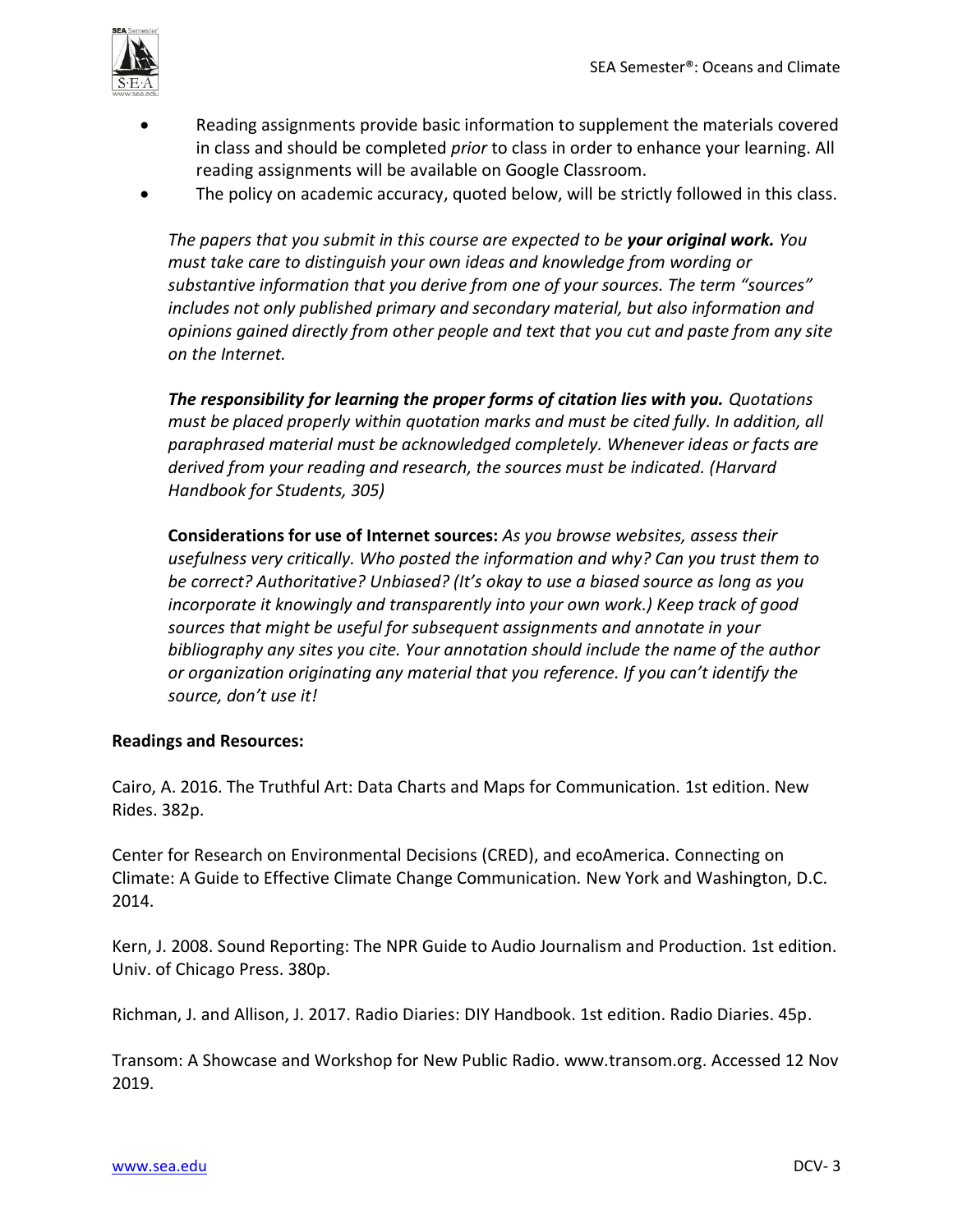

Tufte, E.R. 2001. The Visual Display of Quantitative Information, 2nd edition. Graphics Press: Cheshire, CT. 197p.

Wickham, H. and Grolemund, G. 2017. R for Data Science: Import, Tidy, Transform, Visualize, and Model Data, 1st edition, O'Reilly Media. 552p.

# **Course Calendar:**

| <b>Topic</b>                                 | <b>Assignments</b>                          |
|----------------------------------------------|---------------------------------------------|
| Week 1 (6 hours)                             |                                             |
| Introduction to the Class                    | Pick radio topic and contact<br>interviewee |
| <b>Stategies for Communicating Climate</b>   | Preparatory work for coding                 |
| Introduction to Coding                       |                                             |
| Week 2 (6 hours)                             |                                             |
| <b>Basic Data Visualization</b>              | Radio topic background paper                |
| Introduction to Radio Production             | Coding assignments                          |
| <b>Considerations for Designing Graphics</b> | <b>Climate Communication</b>                |
| Week 3 (8 hours)                             |                                             |
| Interviewing Skills and Workshop             | <b>Climate Visualization Project</b>        |
| Interviewing Time                            | Interview and organize tape                 |
| <b>Reading and Wrangling Datasets</b>        |                                             |
| <b>Publishing Formats for Data Design</b>    |                                             |
| Week 4 (8 hours)                             |                                             |
| <b>Writing Effective Audio Stories</b>       | First Draft of radio story                  |
| <b>Mapping Data</b>                          | Data visualization project proposal         |
| <b>Advanced Mapping Techniques</b>           |                                             |
| Radio Draft Workshop                         |                                             |